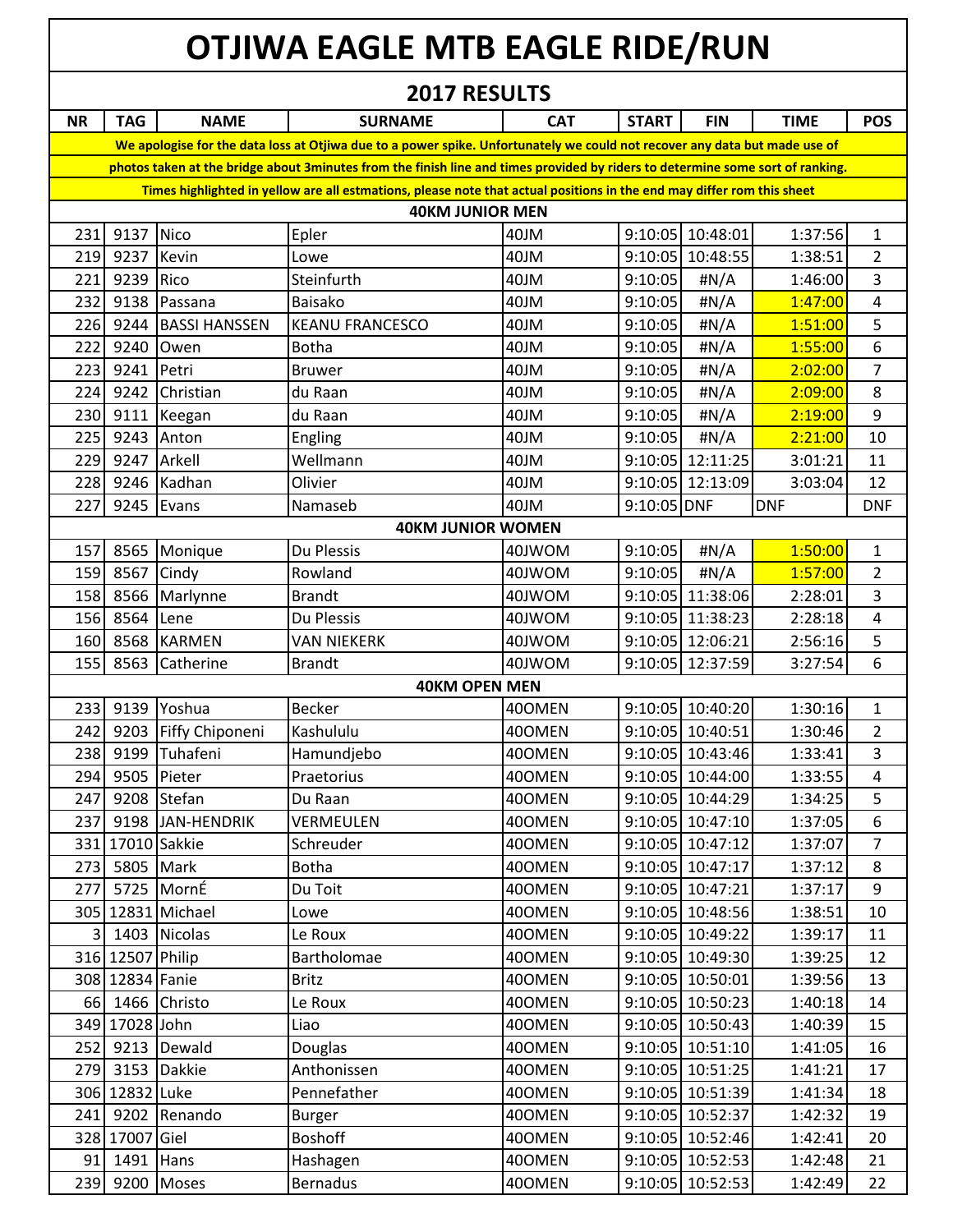| <b>NR</b> | <b>TAG</b>       | <b>NAME</b>             | <b>SURNAME</b>   | <b>CAT</b> | <b>START</b> | <b>FIN</b>       | <b>TIME</b> | <b>POS</b> |
|-----------|------------------|-------------------------|------------------|------------|--------------|------------------|-------------|------------|
|           |                  | 268 10554 Roland        | Neuburg          | 40OMEN     |              | 9:10:05 10:53:01 | 1:42:56     | 23         |
| 285       | 8395             | Danie                   | Du Toit          | 400MEN     |              | 9:10:05 10:54:10 | 1:44:05     | 24         |
| 292       | 9315 Ryan        |                         | Geyser           | 40OMEN     | 9:10:05      | #N/A             | 1:44:30     | 25         |
|           | 302 12823 Rainer |                         | <b>Becker</b>    | 40OMEN     | 9:10:05      | #N/A             | 1:44:30     | 26         |
|           |                  | 303 12824 Gunter Helmut | Scherer          | 40OMEN     | 9:10:05      | #N/A             | 1:44:30     | 27         |
| 236       | 9142             | Christof                | Serrer           | 40OMEN     | 9:10:05      | #N/A             | 1:45:00     | 28         |
| 254       | 9215 Allen       |                         | Fourie           | 400MEN     | 9:10:05      | #N/A             | 1:45:00     | 29         |
|           |                  | 342 17021 Servaas       | Tap              | 40OMEN     | 9:10:05      | #N/A             | 1:45:00     | 30         |
|           |                  | 329 17008 FRANCOIS      | <b>ERASMUS</b>   | 400MEN     | 9:10:05      | #N/A             | 1:45:00     | 31         |
| 271       |                  | 5802 Leon Pieter        | Kuhn             | 40OMEN     | 9:10:05      | #N/A             | 1:45:00     | 32         |
|           |                  | 260 10447 Andries       | Janse van Vuuren | 40OMEN     | 9:10:05      | #N/A             | 1:46:00     | 33         |
| 278       |                  | 5798 Robert             | Grant            | 40OMEN     | 9:10:05      | #N/A             | 1:47:00     | 34         |
| 290       | 9332             | Gerhard                 | <b>Bruwer</b>    | 40OMEN     | 9:10:05      | #N/A             | 1:47:00     | 35         |
|           | 322 17001 Jaco   |                         | Du Plessis       | 400MEN     | 9:10:05      | #N/A             | 1:47:00     | 36         |
| 244       | 9205             | Wynandt                 | Gouws            | 400MEN     | 9:10:05      | #N/A             | 1:48:00     | 37         |
| 272       |                  | 5786 Johan              | Vosloo           | 400MEN     | 9:10:05      | $\sharp N/A$     | 1:48:00     | 38         |
| 243       |                  | 9204 Roche              | Louw             | 40OMEN     | 9:10:05      | #N/A             | 1:49:00     | 39         |
| 249       | 9210             | Walter                  | Pretorius        | 40OMEN     | 9:10:05      | #N/A             | 1:49:00     | 40         |
|           |                  | 256 10330 Sir Nathan    | Nekomba          | 40OMEN     | 9:10:05      | #N/A             | 1:49:00     | 41         |
|           | 324 17003 BASSI  |                         | <b>LUIGI</b>     | 40OMEN     | 9:10:05      | #N/A             | 1:51:00     | 42         |
| 102       | 1502             | Owen                    | Sivertsen        | 40OMEN     | 9:10:05      | $\sharp N/A$     | 1:51:00     | 43         |
| 315       | 3252             | <b>Nico</b>             | Goosen           | 40OMEN     | 9:10:05      | #N/A             | 1:51:00     | 44         |
|           | 300 12786 Claus  |                         | Pfister          | 40OMEN     | 9:10:05      | #N/A             | 1:53:00     | 45         |
|           |                  | 234 9140 ARMAND         | <b>HAGEN</b>     | 40OMEN     | 9:10:05      | #N/A             | 1:53:00     | 46         |
|           |                  | 335 17014 Andries       | Potgieter        | 40OMEN     | 9:10:05      | #N/A             | 1:54:00     | 47         |
|           | 312 10457 Henk   |                         | Schlechter       | 400MEN     | 9:10:05      | #N/A             | 1:54:00     | 48         |
|           | 266 10473 Heiko  |                         | Ellinger         | 40OMEN     | 9:10:05      | #N/A             | 1:54:43     | 49         |
|           |                  | 327 17006 Andreas       | Adler            | 40OMEN     | 9:10:05      | #N/A             | 1:55:00     | 50         |
|           |                  | 296 10558 MORNAY        | DU TOIT          | 40OMEN     | 9:10:05      | $\sharp N/A$     | 1:55:00     | 51         |
|           | 267 10474 Ivor   |                         | Murphy           | 40OMEN     | 9:10:05      | #N/A             | 1:55:00     | 52         |
|           |                  | 240 9201 Francois       | Robbertse        | 400MEN     | 9:10:05      | #N/A             | 1:55:00     | 53         |
|           | 297 10664 Jarret |                         | Loubser          | 40OMEN     | 9:10:05      | #N/A             | 1:55:00     | 54         |
| 248       |                  | 9209 Berno              | Fourie           | 40OMEN     | 9:10:05      | #N/A             | 1:56:00     | 55         |
| 310       |                  | 3893 Andre              | Van Der Merwe    | 400MEN     | 9:10:05      | $\sharp N/A$     | 1:56:08     | 56         |
| 269       | 3523 Jaco        |                         | Van Jaarsveld    | 40OMEN     | 9:10:05      | $\sharp N/A$     | 1:58:00     | 57         |
| 280       | 3701 Eike        |                         | <b>Bolm</b>      | 40OMEN     | 9:10:05      | H N/A            | 1:58:00     | 58         |
|           | 323 17002 Stefan |                         | Menne            | 40OMEN     | 9:10:05      | #N/A             | 1:58:00     | 59         |
|           | 73 1473 Uwe      |                         | Rentel           | 400MEN     | 9:10:05      | # $N/A$          | 1:58:00     | 60         |
|           |                  | 341 17020 Daniel F      | Small            | 40OMEN     | 9:10:05      | #N/A             | 1:58:22     | 61         |
|           | 344 17023 Willie |                         | Greeff           | 400MEN     | 9:10:05      | # $N/A$          | 1:59:02     | 62         |
| 251       |                  | 9212 Jacques            | Douglas          | 40OMEN     | 9:10:05      | $\sharp N/A$     | 2:00:00     | 63         |
|           |                  | 258 10443 Ebben Ezer    | lita             | 40OMEN     | 9:10:05      | H N/A            | 2:00:00     | 64         |
|           |                  | 340 17019 Thomas        | Soutschka        | 40OMEN     | 9:10:05      | #N/A             | 2:01:00     | 65         |
|           | 263 10452 Max    |                         | Kunert           | 40OMEN     | 9:10:05      | #N/A             | 2:01:34     | 66         |
|           |                  | 321 17000 Marius        | Basson           | 400MEN     | 9:10:05      | 11:11:46         | 2:01:41     | 67         |
|           |                  | 250 9211 Stephano       | Hartung          | 40OMEN     | 9:10:05      | #N/A             | 2:02:00     | 68         |
|           | 307 12833 Flip   |                         | Van Rooyen       | 40OMEN     | 9:10:05      | #N/A             | 2:02:00     | 69         |
| 293       |                  | 9350 Trevor             | Namaseb          | 40OMEN     | 9:10:05      | $\sharp N/A$     | 2:05:00     | 70         |
| 313       | 3253 Dirk        |                         | Coetzee          | 40OMEN     | 9:10:05      | $\sharp N/A$     | 2:05:00     | 71         |
|           |                  | 326 17005 Gunter        | Brettschneider   | 40OMEN     | 9:10:05      | #N/A             | 2:07:00     | 72         |
|           |                  | 346 17025 ANDRIES       | <b>FERREIRA</b>  | 40OMEN     | 9:10:05      | #N/A             | 2:07:00     | 73         |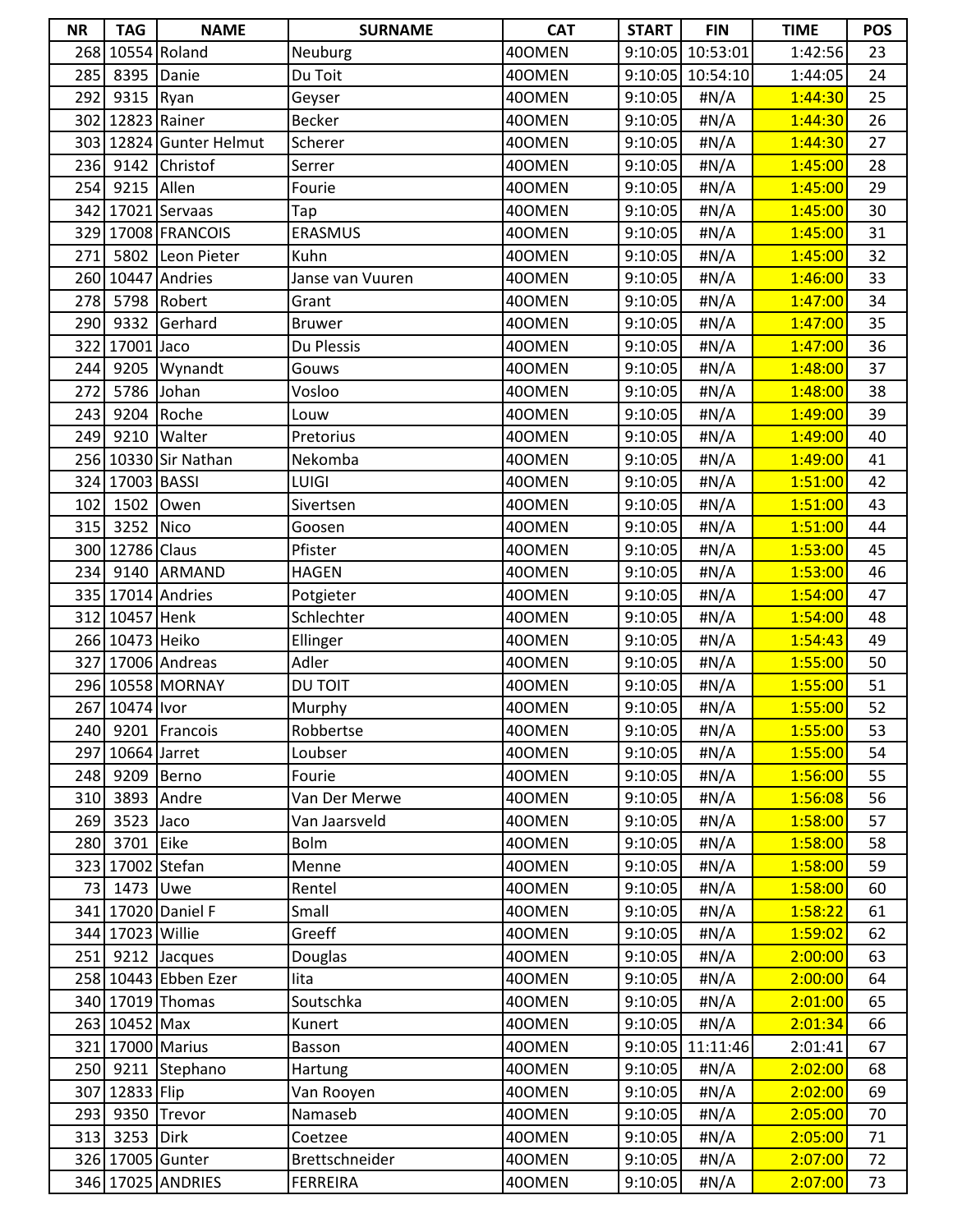| <b>NR</b>  | <b>TAG</b>         | <b>NAME</b>        | <b>SURNAME</b>           | <b>CAT</b>             | <b>START</b>       | <b>FIN</b>       | <b>TIME</b>        | <b>POS</b>                       |
|------------|--------------------|--------------------|--------------------------|------------------------|--------------------|------------------|--------------------|----------------------------------|
| 284        |                    | 5806 Albertus      | Blignaut                 | 40OMEN                 | 9:10:05            | #N/A             | 2:08:00            | 74                               |
| 311        | 3567               | Pieter             | <b>Boltman</b>           | 400MEN                 | 9:10:05            | #N/A             | 2:09:00            | 75                               |
| 246        | 9207               | Francois           | Small                    | 40OMEN                 | 9:10:05            | #N/A             | 2:09:02            | 76                               |
|            | 338 17017 Myer     |                    | Du Raan                  | 400MEN                 | 9:10:05            | #N/A             | 2:10:00            | 77                               |
| 282        | 5758 Jan           |                    | Hayward                  | 40OMEN                 | 9:10:05            | #N/A             | 2:11:00            | 78                               |
| 295        |                    | 9506 Brendan       | Dickerson                | 40OMEN                 | 9:10:05            | #N/A             | 2:12:00            | 79                               |
|            | 298 12671 Hugo     |                    | Nell                     | 40OMEN                 | 9:10:05            | #N/A             | 2:13:00            | 80                               |
|            | 265 10454 Mario    |                    | Katzur                   | 40OMEN                 | 9:10:05            | #N/A             | 2:15:00            | 81                               |
|            | 332 17011 Hans     |                    | Diekmann                 | 400MEN                 | 9:10:05            | #N/A             | 2:15:00            | 82                               |
|            | 264 10453 Gavin    |                    | Classens                 | 40OMEN                 | 9:10:05            | #N/A             | 2:16:00            | 83                               |
|            | 330 17009 Horst    |                    | Heimstadt                | 40OMEN                 | 9:10:05            | #N/A             | 2:16:00            | 84                               |
| 100        | 1500 Peter         |                    | Reiner                   | 40OMEN                 | 9:10:05            | #N/A             | 2:16:00            | 85                               |
| 92         |                    | 1492 Jurgen        | Hecht                    | 40OMEN                 | 9:10:05            | #N/A             | 2:16:00            | 86                               |
| 235        |                    | 9141 Jandre        | Hayward                  | 40OMEN                 | 9:10:05            | #N/A             | 2:17:00            | 87                               |
|            |                    | 255 10419 Michael  | Frey                     | 40OMEN                 | 9:10:05            | #N/A             | 2:17:00            | 88                               |
| 281        | 5715 Ricky         |                    | Diergaardt               | 400MEN                 | 9:10:05            | #N/A             | 2:18:00            | 89                               |
|            |                    | 356 17035 Johannes | Groenewald               | 40OMEN                 | 9:10:05            | #N/A             | 2:18:00            | 90                               |
| 270        | 3538 Fanie         |                    | <b>Bosman</b>            | 40OMEN                 | 9:10:05            | #N/A             | 2:18:00            | 91                               |
| 274        | 5804               | Tembo              | Kalisch                  | 40OMEN                 | 9:10:05            | #N/A             | 2:18:00            | 92                               |
|            | 304 12830 Deon     |                    | Jansen Van Rensburg      | 40OMEN                 | 9:10:05            | #N/A             | 2:20:00            | 93                               |
| 291        | 9337               | Pieter             | Esterhuizen              | 400MEN                 | 9:10:05            | #N/A             | 2:21:00            | 94                               |
| 288        | 9273               | Thomas             | Siebert                  | 40OMEN                 | 9:10:05            | #N/A             | 2:22:00            | 95                               |
|            | 345 17024 Erwin    |                    | Koepp                    | 400MEN                 | 9:10:05            | #N/A             | 2:23:00            | 96                               |
|            | 339 17018 Hagen    |                    | Seiler                   | 40OMEN                 | 9:10:05            | #N/A             | 2:23:00            | 97                               |
| 275        | 5655 Ralph         |                    | Clark                    | 40OMEN                 |                    | 9:10:05 11:37:35 | 2:27:31            | 98                               |
| 287        | 9109               | De Villiers        | Nel                      | 40OMEN                 |                    | 9:10:05 11:37:35 | 2:27:31            | 99                               |
| 276        | 5665               | Cicco              | Du Plessis               | 40OMEN                 |                    | 9:10:05 11:38:24 | 2:28:20            | 100                              |
|            |                    | 348 17027 Walther  | Redecker                 | 400MEN                 |                    | 9:10:05 11:46:20 | 2:36:16            | 101                              |
|            |                    | 343 17022 Reimer   | Thiessen                 | 400MEN                 | 9:10:05            | 11:48:39         | 2:38:35            | 102                              |
|            | 350 17029 Dawie    |                    | Blaauw                   | 400MEN                 | 9:10:05            | #N/A             | 2:51:00            | 103                              |
|            |                    | 334 17013 Hennie   | Mulder                   | 40OMEN                 |                    | 9:10:05 12:06:52 | 2:56:47            | 104                              |
| 283        |                    | 5788 Wynand        | Van Vuuren               | 40OMEN                 |                    | 9:10:05 13:00:38 | 3:50:33            | 105                              |
| 314        |                    | 3380 Stephen       | Eagleton                 | 40OMEN                 | 9:10:05            | #N/A             | <b>ERROR</b>       | <b>ERROR</b>                     |
|            |                    | 347 17026 Willem   | Steenkamp                | 40OMEN                 | 9:10:05            | # $N/A$          | <b>ERROR</b>       | <b>ERROR</b>                     |
|            |                    |                    | <b>40KM OPEN WOMEN</b>   |                        |                    |                  |                    |                                  |
| 245        |                    | 9206 Robyn-Lee     | Swartz                   | 400PENWOM              |                    | 9:10:05 10:51:38 | 1:41:34            | 1                                |
| 163        |                    | 8571 Natascha      | Kuehl                    | 40OPENWOM              |                    | 9:10:05 11:52:00 | 1:41:55            | $\overline{3}$                   |
| 170<br>183 | 8578 Silke<br>9143 | <b>Bianca</b>      | Bean<br>Janse van Vuuren | 400PENWOM<br>40OPENWOM | 9:10:05<br>9:10:05 | 10:53:10         | 1:43:06<br>1:48:30 | $\overline{2}$<br>$\overline{4}$ |
|            | 8581               | Wilmerie           | Schafer                  | 40OPENWOM              | 9:10:05            | #N/A             | 1:48:35            | 5                                |
| 173<br>174 | 8582               | Mimi               |                          | 400PENWOM              | 9:10:05            | #N/A<br>H N/A    | 1:50:29            | 6                                |
| 185        | 9145 Jana          |                    | Hough<br>Von Backstrom   | 40OPENWOM              | 9:10:05            | #N/A             | 1:51:40            | $\overline{7}$                   |
| 208        | 9226               | <b>RISTA</b>       | ERASMUS                  | 400PENWOM              | 9:10:05            | H N/A            | 1:51:40            | 8                                |
| 186        | 9146               | Rina               | Lambert                  | 400PENWOM              | 9:10:05            | #N/A             | 1:51:56            | 9                                |
| 177        | 8585               | Andri              | Du Toit                  | 400PENWOM              | 9:10:05            | #N/A             | 1:53:00            | 10                               |
| 189        | 9149               | Vicki              | Vosloo                   | 400PENWOM              | 9:10:05            | #N/A             | 1:53:00            | 11                               |
| 165        | 8573               | Thelma             | Von Molendorff           | 400PENWOM              | 9:10:05            | #N/A             | 1:55:00            | 12                               |
| 180        | 8588               | Adele              | Conradie                 | 40OPENWOM              | 9:10:05            | #N/A             | 1:55:23            | 13                               |
| 196        |                    | 9156 Gerda         | Venter                   | 40OPENWOM              | 9:10:05            | #N/A             | 1:55:32            | 14                               |
|            | 355 17034 Nelia    |                    | Landsberg                | 40OPENWOM              | 9:10:05            | #N/A             | 1:56:00            | 15                               |
|            | 162 8570 Maike     |                    | Epler                    | 40OPENWOM              | 9:10:05            | H N/A            | 1:56:00            | 16                               |